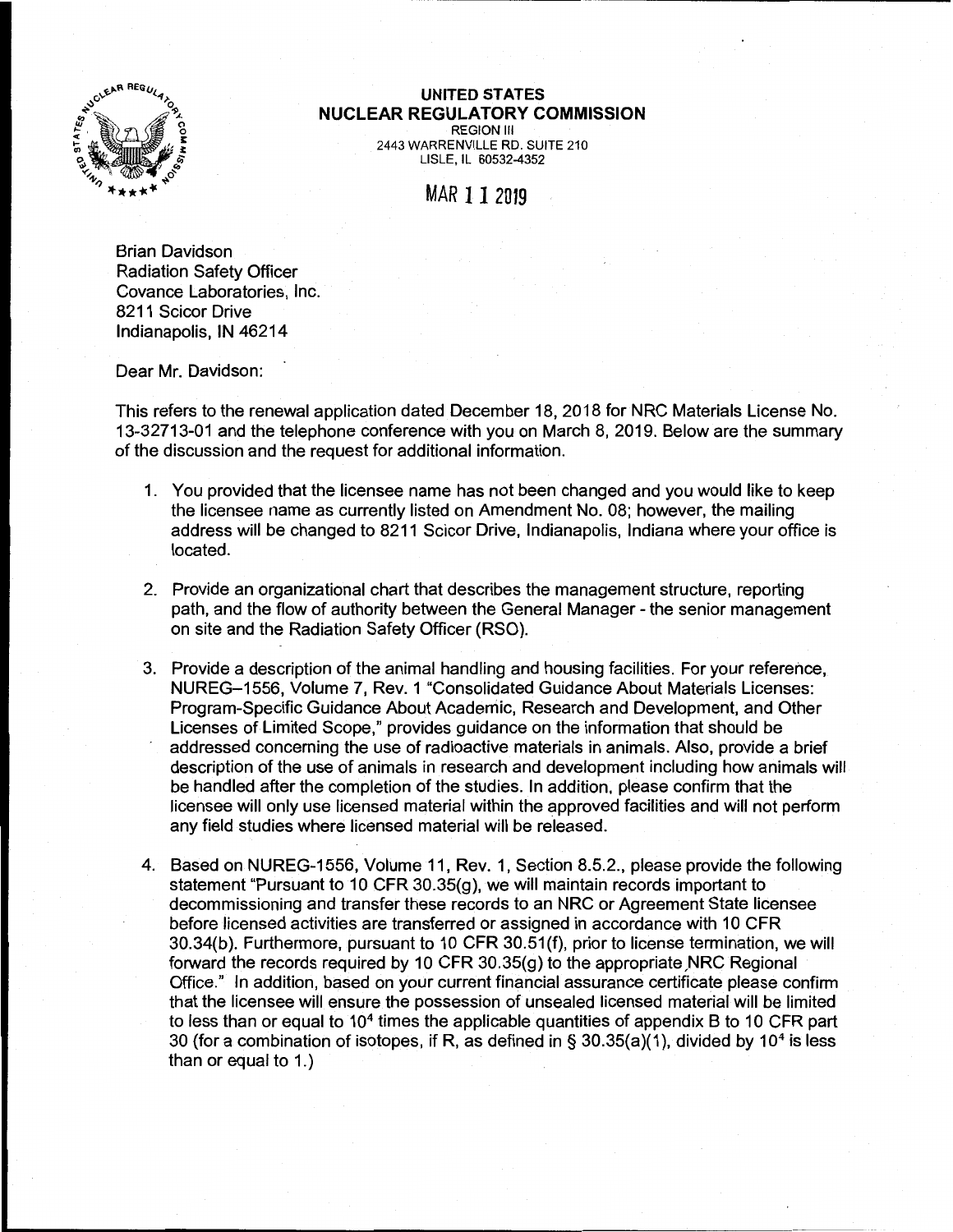B. Davidson -2-

- 5. Item 8 "Training for Individuals Working in or Frequenting Restricted Areas" states that radiation workers will be trained by the RSO and/or other qualified individual. Please provide a description of the training and experience in radiation safety for "other qualified individual" related to your radiation safety program.
- 6. In Item 9, the licensee requests authorization to approve new animal rooms or laboratories for use and storage of licensed material without submitting amendment requests to the NRC. The request is not clear whether the new areas of use will be within the approved buildings or not. Please provide a brief description of all proposed locations of use (such as building  $A -$  about 70' wide x 120' long and four stories height, building B ... ) and the facility diagrams showing the locations of the decay-in-storage room and the Extended Interim Storage. In addition, provide where (in what buildings) the new animal rooms or laboratories will be.
- 7. With regards to Item 10.2, please confirm that a) the licensee will only use calibrated radiation monitoring instrument to demonstrate compliances with the NRC regulations specified in 10 CFR part 20, b) the licensee will operate and maintain the radiation monitoring instrument in accordance with the manufacturer or vendor instructions, and c) radiation monitoring instrument will be calibrated by individuals authorized by the NRC or an Agreement State license at the frequency recommended by the manufacturer or vendor.
- 8. For Item 10.3, provide the following statement "We will develop, implement and maintain procedures for ensuring accountability of licensed materials at all times."
- 9. In Item 10.4, the licensee briefly discussed the bioassay requirement when working with certain radionuclides. Please provide a description of the bioassay program including the baseline bioassay measurement, periodic measurement, and termination bioassay measurement, if applicable.
- 10. In Item 10.7, the licensee referenced to an outdated licensing guidance in its commitments. Please provide the following "We will survey our facility and maintain contamination levels and perform bioassays of occupationally exposed workers in accordance with the survey frequencies and contamination levels published in Appendix L of NUREG-1556, Volume 11, Revision 1, "Consolidated Guidance About Materials Licenses: Program-Specific Guidance About Licenses of Broad Scope."" (Note: based on Table L-2 in Appendix L to NUREG-1556, Volume 11, Rev. 1, the acceptable surface contamination for 1-125 is different than 1-126, 1-131, and 1-133. It is about 10 times lower.)
- 11. In addition, in the licensee commitment to perform leak test in Item 10. 7 the licensee referenced to an outdated guidance (Appendix T to NUREG-1556, Volume 1). Please provide the following statement "As an alternative, we will implement the model leak test program published in Appendix M of NUREG-1556, Volume 11, Revision 1, "Consolidated Guidance About Materials Licenses: Program-Specific Guidance About Licenses of Broad Scope.""
- 12. In Item 11.1, the licensee requests the flexibility to establish alternate waste storage locations without submitting amendment requests to the NRC. Section 8.9 to the NUREG-1556, Volume 11, Rev. 1 considers storing radioactive waste (including decayin-storage) as a special application and should be described. Therefore, the licensee should provide an amendment request to the NRC when a new radioactive waste